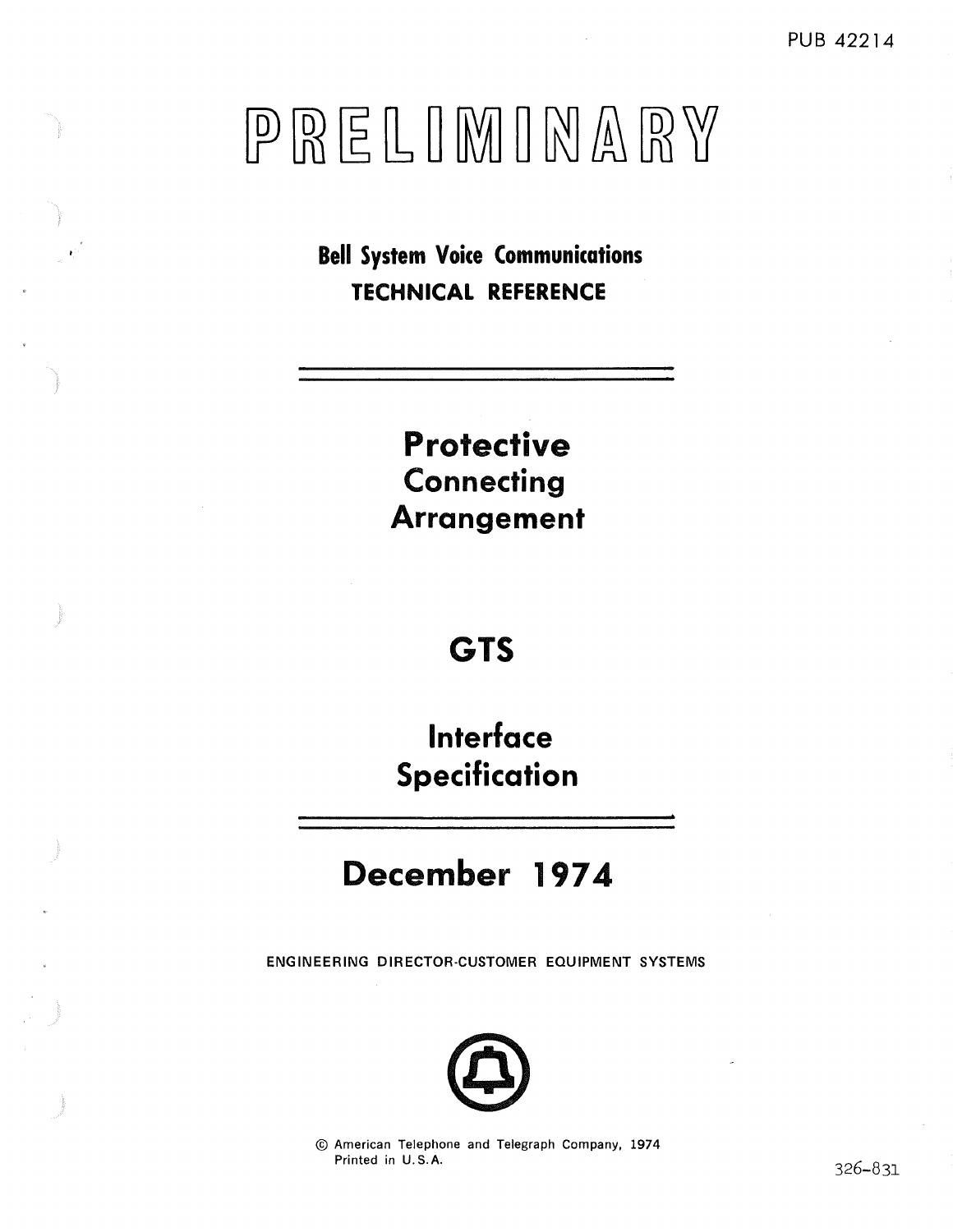#### NOTICE

This Technical Reference is published by American Telephone and Telegraph Company as a guide for the designers and manufacturers of customerprovided systems and equipment which connect with Bell System communications systems or equipment. American Telephone and Telegraph Company reserves the right to revise this Technical Reference for any reason, including, but not limited to, conformity with standards promulgated by ANSI, EIA, CCITT, or other standards; utilization of new advances in the state of the technical arts; or to reflect changes in the design of equipment or services described therein. The limits of responsibility and liability of the Bell System with respect to the use of customer--provided equipment and systems are set forth in the appropriate tariff regulations.

If further information is required, please contact:

Engineering Director - Customer Equipment Systems American Telephone and Telegraph Company 195 Broadway New York, New York 10007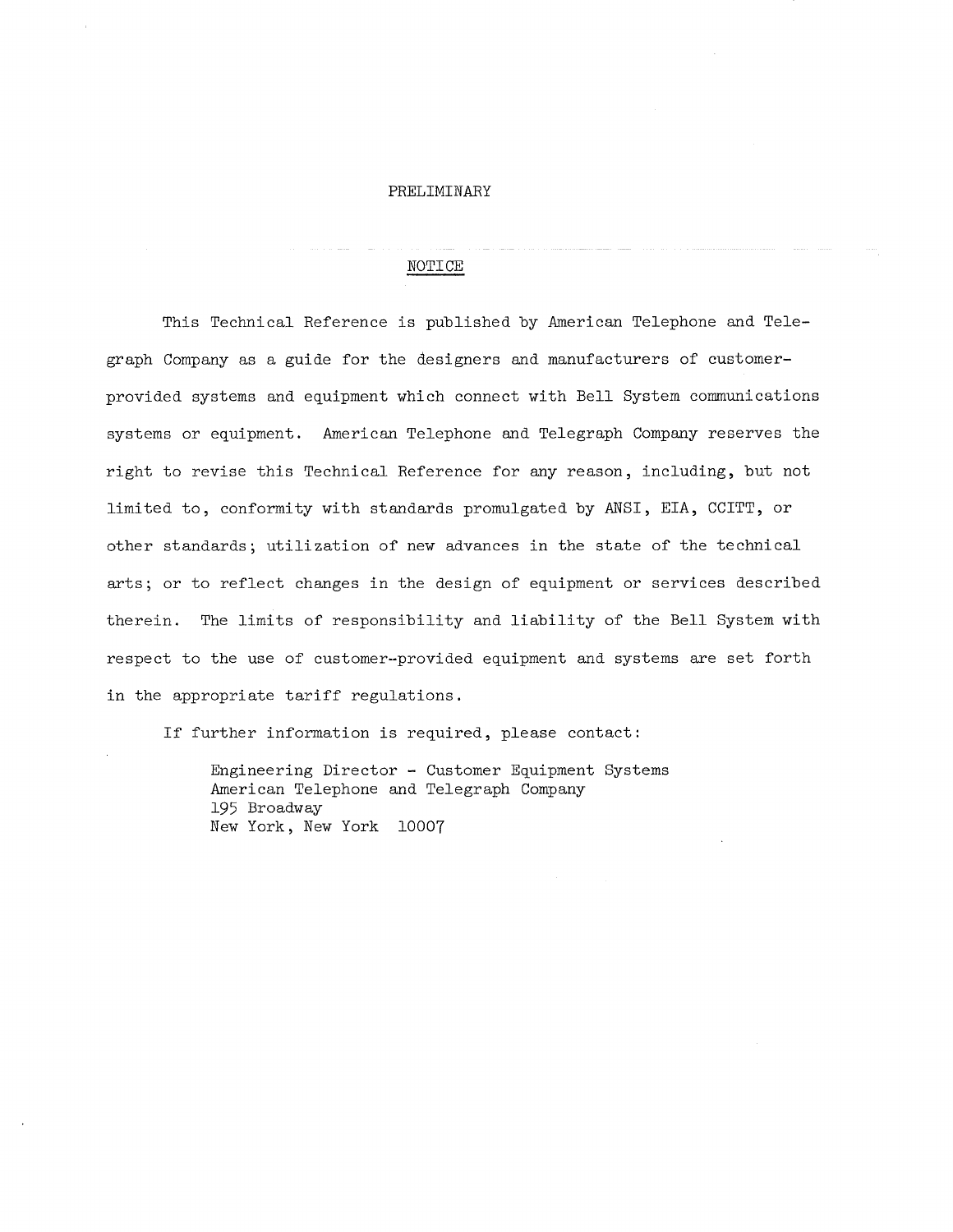#### TECHNICAL REFERENCE

#### PROTECTIVE CONNECTING ARRANGEMENT GTS

### TABLE OF CONTENTS

Page

| ı.<br>1.1<br>1.2<br>1.3 | GENERAL<br>Introduction<br>Application<br>Ordering and Identification                                                                       | 1<br>ı<br>$\mathbf 1$<br>2                      |
|-------------------------|---------------------------------------------------------------------------------------------------------------------------------------------|-------------------------------------------------|
| 2.<br>2.2               | DESCRIPTION<br>2.1 Functions<br>Physical<br>2.3 Interface Leads                                                                             | 3<br>$\begin{array}{c} 3 \\ 3 \\ 4 \end{array}$ |
| 3.<br>3.1<br>3.2        | OPERATION<br>Answer<br>Disconnect                                                                                                           | 4<br>4<br>$\frac{1}{4}$                         |
| 4.<br>4.1<br>4.2<br>4.3 | SPECIFIC DESIGN CONSIDERATIONS<br>Transmission Path<br>Customer Interface<br>Grounding                                                      | 5<br>$\frac{5}{8}$<br>9                         |
| 5.<br>5.1<br>5.2<br>5.3 | SERVICE RESPONSIBILITIES<br>Responsibility of the Manufacturer<br>Responsibility of the Customer<br>Responsibility of the Telephone Company | 10<br>10<br>10<br>$12 \overline{ }$             |
| 6.                      | MAINTENANCE OF SERVICE                                                                                                                      | 12                                              |

### List of Figures

Fig. 1 Fig. 2 Protective Connecting Arrangement GTS Block Diagram - Protective Connecting Arrangement GTS

APPENDIX A - GLOSSARY APPENDIX B - REFERENCES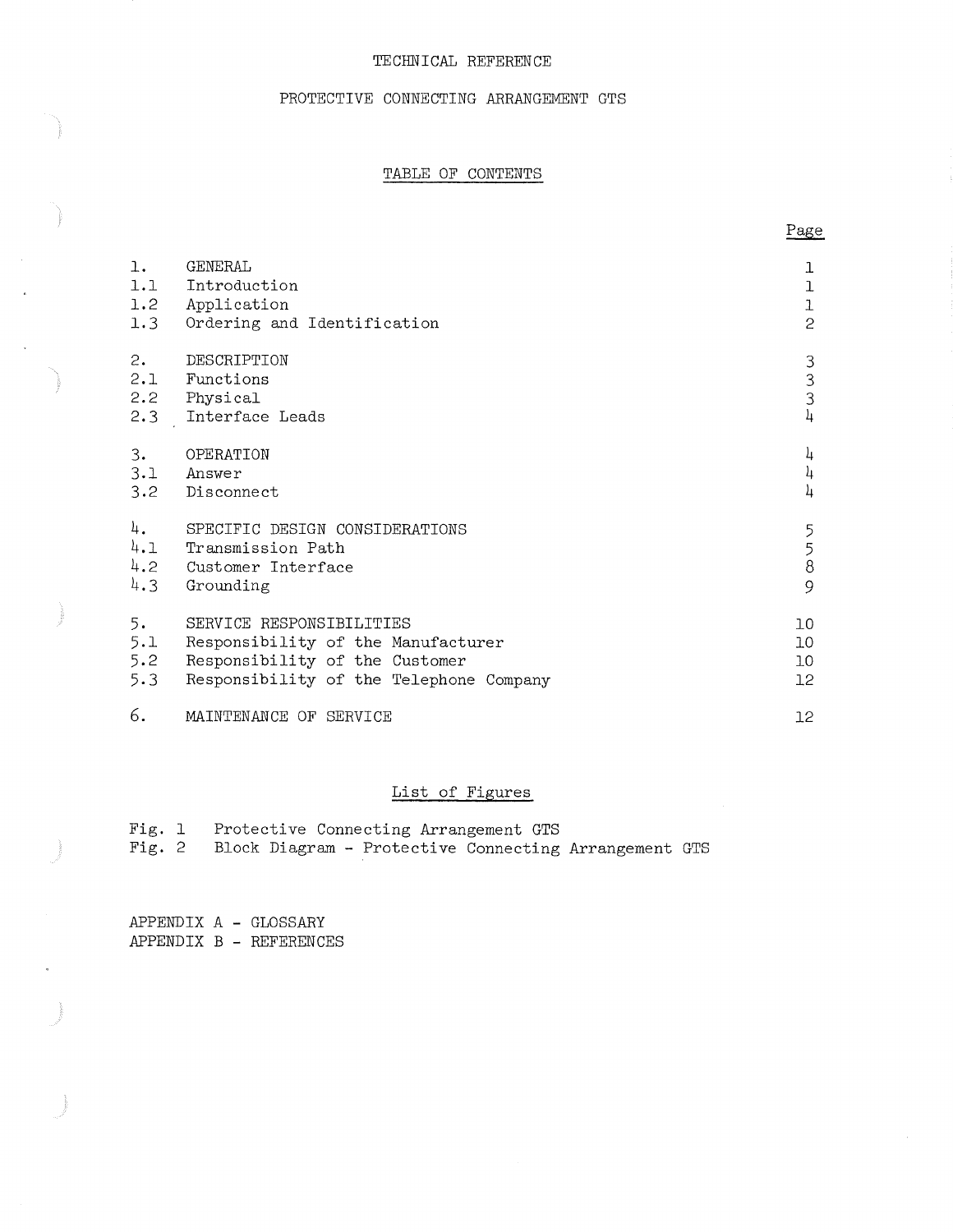$\label{eq:2.1} \frac{1}{\sqrt{2}}\int_{\mathbb{R}^3}\frac{1}{\sqrt{2}}\left(\frac{1}{\sqrt{2}}\right)^2\frac{1}{\sqrt{2}}\left(\frac{1}{\sqrt{2}}\right)^2\frac{1}{\sqrt{2}}\left(\frac{1}{\sqrt{2}}\right)^2\frac{1}{\sqrt{2}}\left(\frac{1}{\sqrt{2}}\right)^2\frac{1}{\sqrt{2}}\left(\frac{1}{\sqrt{2}}\right)^2\frac{1}{\sqrt{2}}\frac{1}{\sqrt{2}}\frac{1}{\sqrt{2}}\frac{1}{\sqrt{2}}\frac{1}{\sqrt{2}}\frac{1}{\sqrt{2}}$ 

 $\label{eq:2.1} \mathcal{L}(\mathcal{L}^{\mathcal{L}}_{\mathcal{L}}(\mathcal{L}^{\mathcal{L}}_{\mathcal{L}})) = \mathcal{L}(\mathcal{L}^{\mathcal{L}}_{\mathcal{L}}(\mathcal{L}^{\mathcal{L}}_{\mathcal{L}})) = \mathcal{L}(\mathcal{L}^{\mathcal{L}}_{\mathcal{L}}(\mathcal{L}^{\mathcal{L}}_{\mathcal{L}}))$ 

 $\label{eq:1} \mathcal{L}(\mathcal{L}(\mathcal{L}(\mathcal{L}(\mathcal{L}(\mathcal{L}(\mathcal{L}(\mathcal{L}(\mathcal{L}(\mathcal{L}(\mathcal{L}(\mathcal{L}(\mathcal{L}(\mathcal{L}(\mathcal{L}(\mathcal{L}(\mathcal{L}(\mathcal{L}(\mathcal{L}(\mathcal{L}(\mathcal{L}(\mathcal{L}(\mathcal{L}(\mathcal{L}(\mathcal{L}(\mathcal{L}(\mathcal{L}(\mathcal{L}(\mathcal{L}(\mathcal{L}(\mathcal{L}(\mathcal{L}(\mathcal{L}(\mathcal{L}(\mathcal{L}(\mathcal$ 

 $\mathcal{L}(\mathcal{L}^{\mathcal{L}})$  and  $\mathcal{L}(\mathcal{L}^{\mathcal{L}})$  and  $\mathcal{L}(\mathcal{L}^{\mathcal{L}})$ 

 $\label{eq:2.1} \frac{1}{\sqrt{2}}\int_{\mathbb{R}^3}\frac{1}{\sqrt{2}}\left(\frac{1}{\sqrt{2}}\right)^2\frac{1}{\sqrt{2}}\left(\frac{1}{\sqrt{2}}\right)^2\frac{1}{\sqrt{2}}\left(\frac{1}{\sqrt{2}}\right)^2.$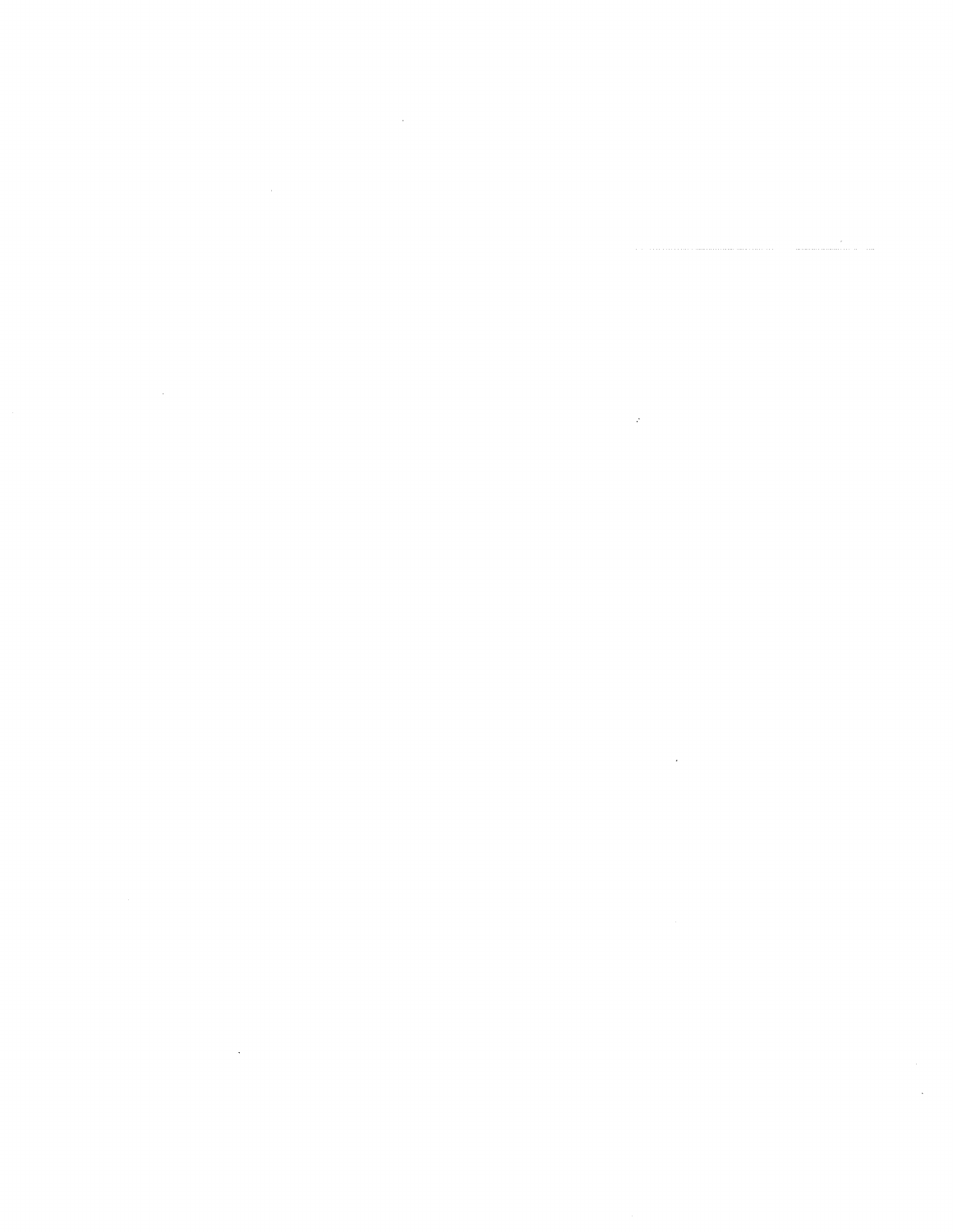PROTECTIVE CONNECTING ARRANGEMENT GTS

#### 1. GENERAL

#### 1.1 Introduction

F.C.C. tariffs and corresponding intrastate tariffs filed by the Bell System Companies provide for the electrical connection of, customer-provided voice transmitting and receiving terminal equipment and communications systems to the Bell System telecommunications network by means of a protective connecting arrangement. The connecting arrangement includes circuit elements to provide network control signaling unit functions as well as certain other network protection functions and is furnished, installed, and maintained by the Telephone Company. In addition, the tariffs require compliance by the customer-provided equipment with network protection criteria specified therein.

#### 1.2 Application

Protective Connecting Arrangement GTS provides the means for connecting customer-provided automatic answering devices to the telecommunications network via a central office, PBX station, key system station, Centrex station line or WATS access line. The customer-provided terminal equipment must respond to ringing and disconnect from the line at the end of its answering or recording cycle. Protective Connecting Arrangement GTS presents a twowire interface to the customer-provided answering device. Connection of the customer-provided device is accomplished by means of a 4-conductor telephone jack mounted on the cover of the connecting arrangement to receive the  $4$ -prong plug furnished on the customer-provided device.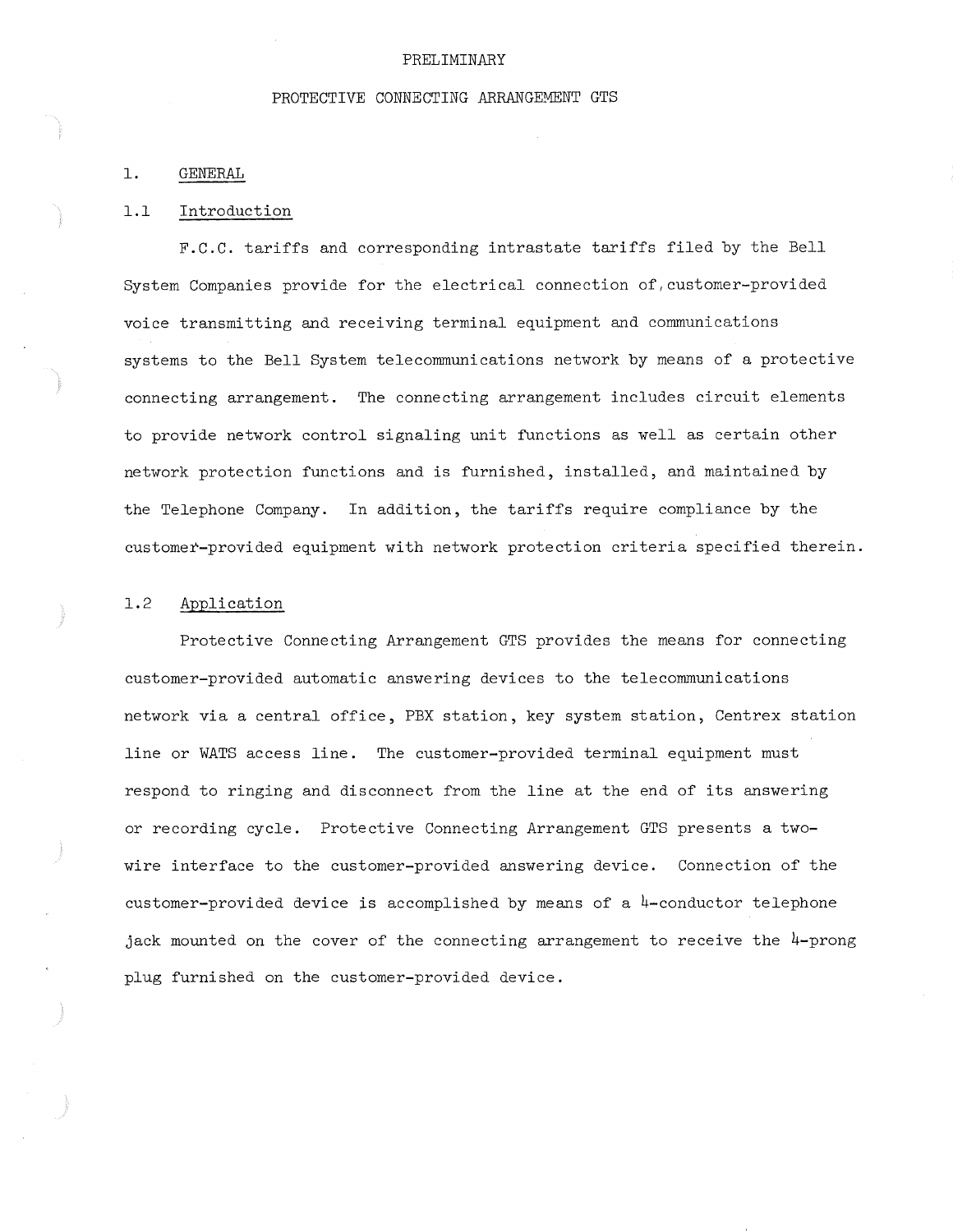$- 2 -$ 

This protective connecting arrangement offers an alternative to those manufacturers who do not elect to participate in the Conformance Program for Answering Devices Incorporating Authorized Protective Connecting Modules. Also, Protective Connecting Arrangement GTS supplements Voice Connecting Arrangements RDL, RDM, RDMZR and RDY which will continue to be made available for use with customer-provided devices previously designed to those specifications.

Recording of two-way telephone conversations is not permitted with Protective Connecting Arrangement GTS; to record two-way conversations, Voice Connecting Arrangement RCZ must be used in order that the "beep" tone required under F.C.C. regulations and applicable tariffs can be transmitted to the distant party to insure communications privacy. Protective Connecting Arrangement GTS is only offered for speech transmission and shall not be used for data transmission. This service is available only for single-party lines.

#### 1.3 Ordering and Identification

The protective connection service described in this Technical Reference is identified by the Bell System as Uniform Service Order Code (USOC) GTS. When ordering this service, the customer should specify this code. One protective connecting arrangement should be ordered for each telephone line to which the customer-provided device is to be connected. The local Telephone Company business office or marketing representative will provide information regarding availability and rates for this service and will accept orders for this service.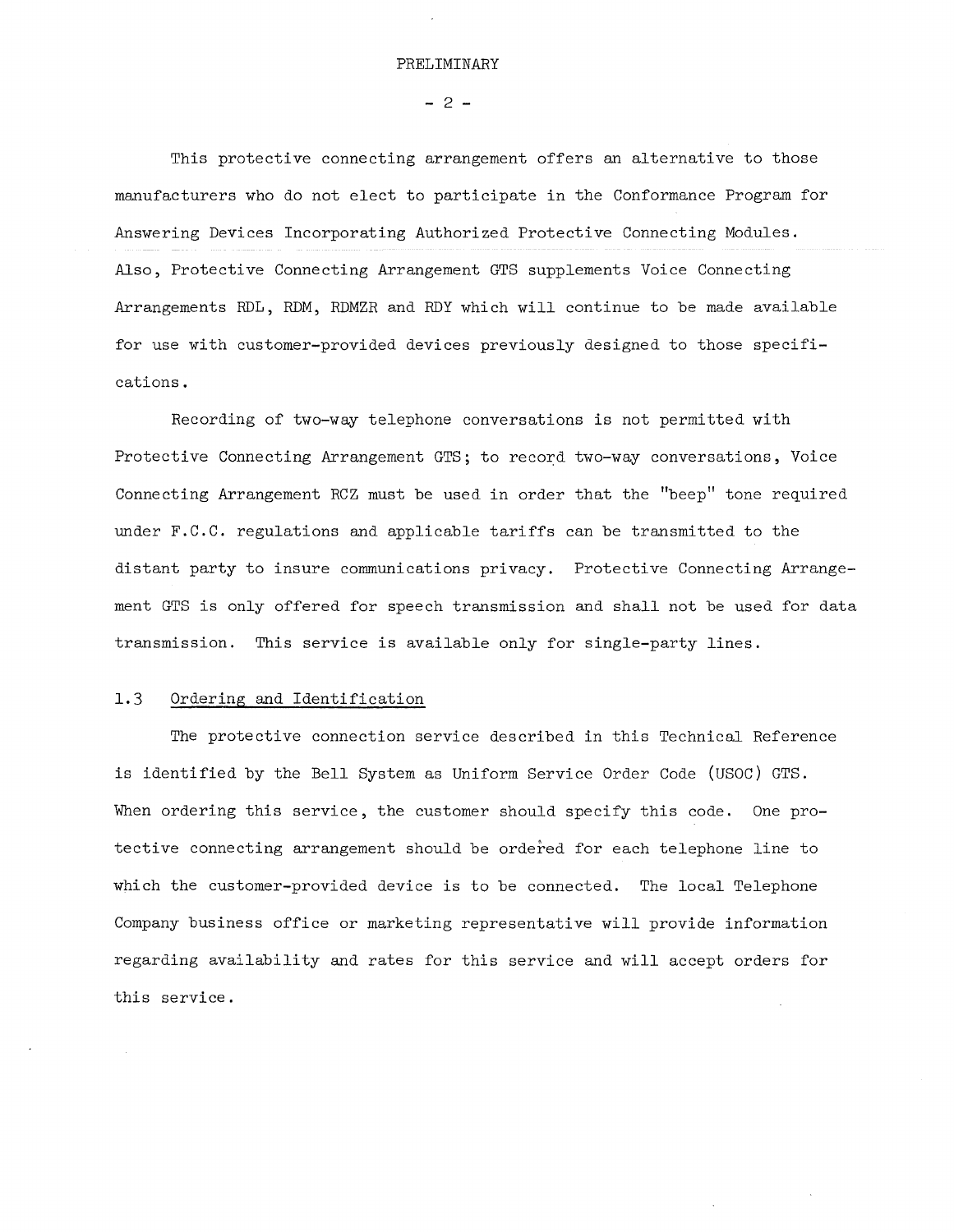#### 2. DESCRIPTION

#### 2.1 Functions

The major functions of this protective connecting arrangement are:

- (a) To prevent the introduction to the telecommunications network of hazardous voltages which could cause harm to Telephone Company personnel and facilities.
- (b) To provide isolation against longitudinal imbalance.
- (c) To limit abnormally high speech and signal levels.
- (d) To provide speech transmission to and from the telecommunications network.
- (e) To provide for on-hook and off-hook signals to the telecommunications network.
- (f) To transmit ringing signals on the telephone line via the interface pair to the customer-provided device.
- (g) To apply, after ringing is detected, a de source to the interface pair to provide the equivalent of line current.
- (h) To prevent line seizure except in response to ringing.

#### 2.2 Physical

Protective Connecting Arrangement GTS consists of a single printed circuit board housed in an apparatus box, measuring approximately  $7-1/2$  inches square and 3-1/2 inches deep, and is intended for either shelf or wall mounting (Fig. 1). The arrangement weighs approximately  $4-1/2$  pounds and has a steel base with cover in a light olive gray finish.

A standard 4-conductor telephone jack is provided on the cover of the unit to accommodate the  $4$ -prong plug furnished on the customer-provided device. The customer must provide a 105- to 130-volt, 60 Hz outlet near the connecting arrangement. This outlet should not be under control of a wall switch and should be fused with a 15 ampere fuse.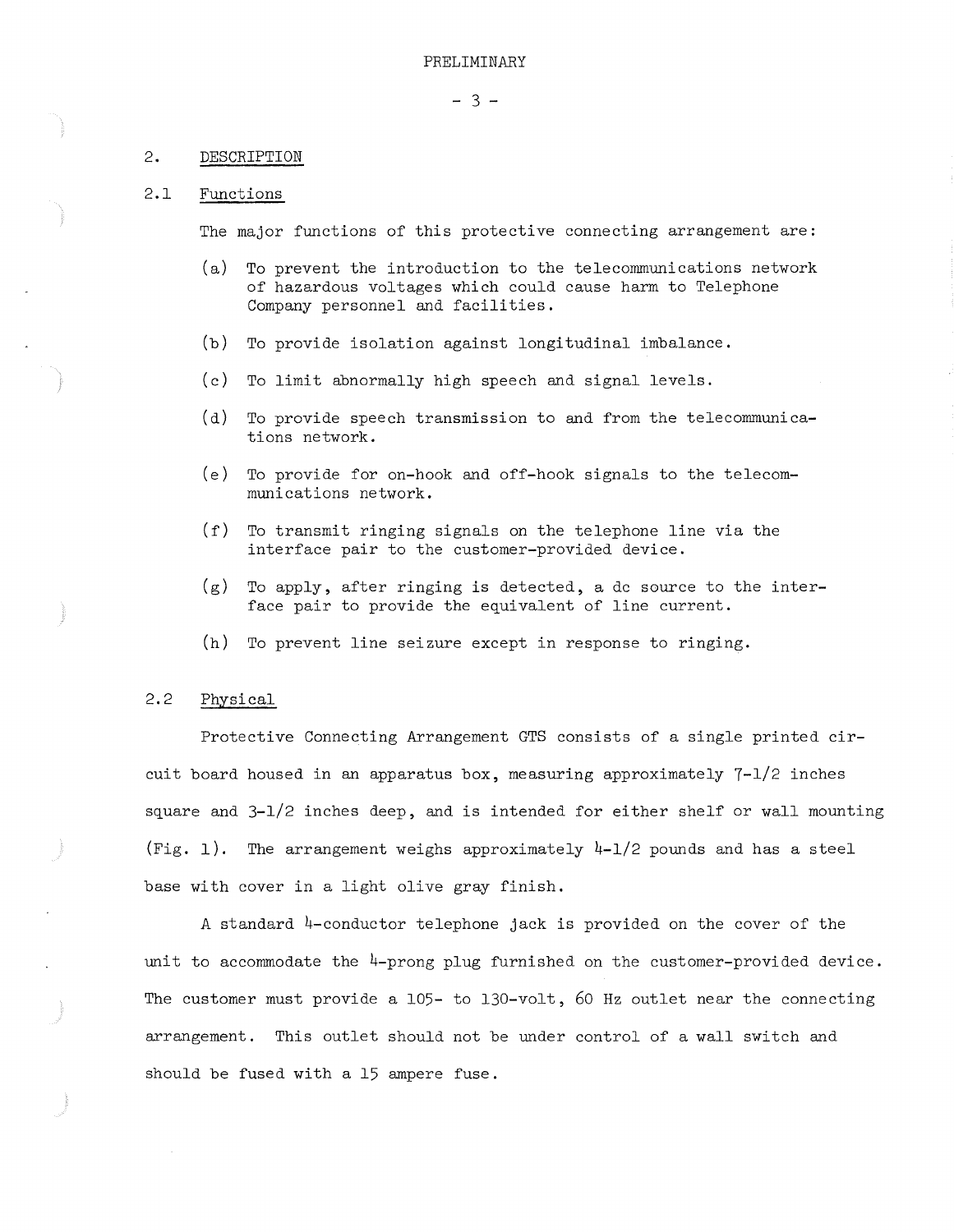$- 4 -$ 

#### 2.3 Interface Leads

The two interface leads, CT and CR, present ringing to the customerprovided device and provide a two-way transmission path for speech (Fig. 2). They also provide local direct current from the connecting arrangement to the customer-provided device to be used as talking battery (typically used to provide de power to the transmitter) and signaling battery (typically used for switchhook signaling). The connecting arrangement power supply shall not be used to provide power for operation of the customer-provided equipment.

#### 3. OPERATION

#### 3.1 Answer

When a ringing signal is detected by the RINGING DETECTOR circuit, ringing voltage is supplied over the CT and CR leads to the customer-provided device. The ringing signal will be a minimum of 40 volts RMS at 17 to 35 Hz. To answer, the customer-provided device shall place a dc load  $(175 + 25)$  ohms) across the CT and CR leads. This resistive termination is recognized as a signal to disconnect the ringing detector circuit, trip the ringing signal, and cut through the 2-way transmission path to the customer-provided device.

#### 3.2 Disconnect

To effect disconnect, the customer-provided device must remove the resistive termination across the CT and CR leads. The customer-provided device must be arranged for fixed cycle disconnect or voice-control disconnect. Interruptions of line current are not passed through the protective connecting arrangement.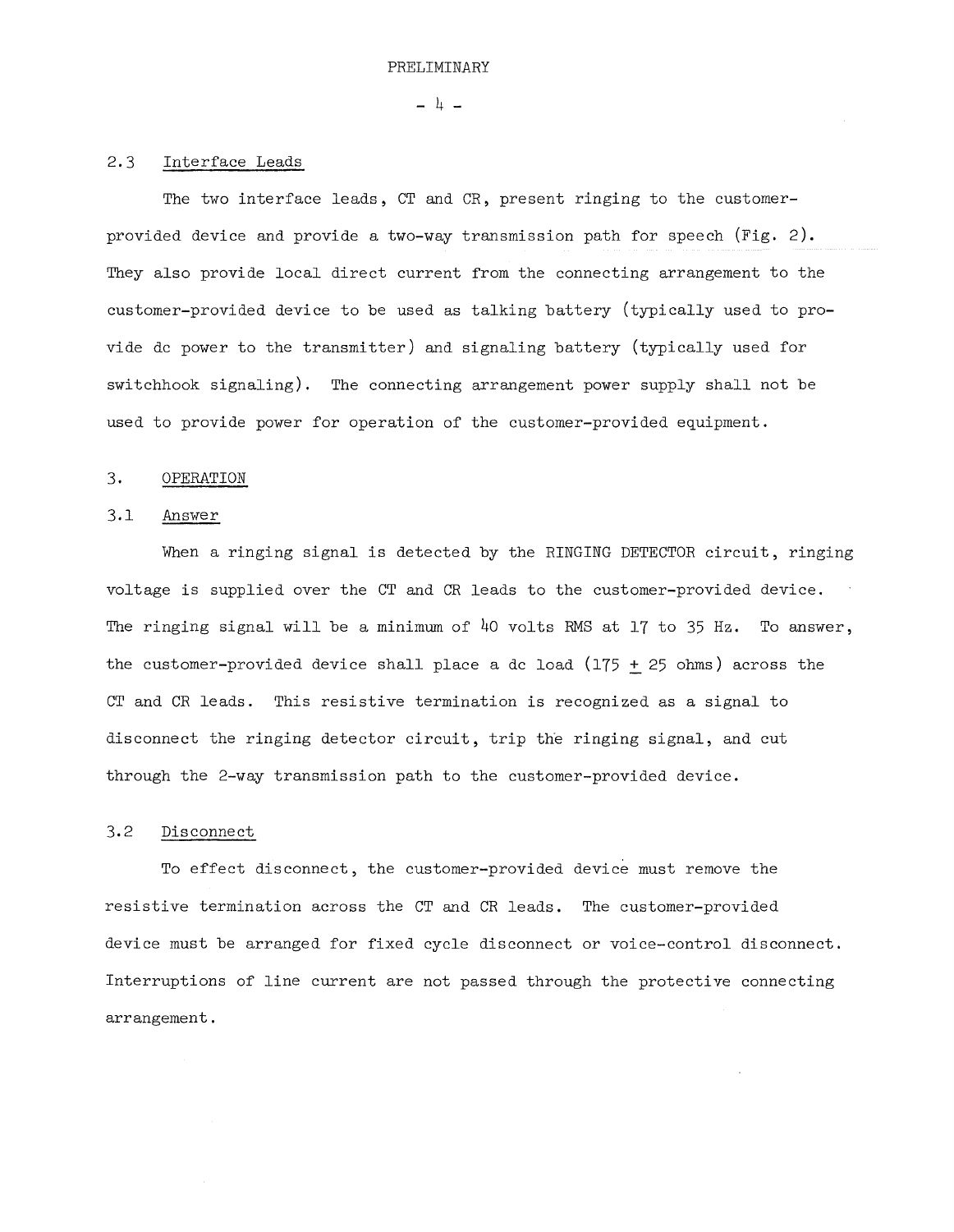$- 5 -$ 

#### 4. SPECIFIC DESIGN CONSIDERATIONS

#### 4.1 Transmission Path (Leads CT and CR)

#### 4.11 Insertion Loss

When terminated in an ac impedance of 600 ohms, the insertion loss of Protective Connecting Arrangement GTS is a nominal 2,5 dB at 200 Hz, 2.3 dB at 1000 Hz, and 3 dB at 3500 Hz. No voice signal amplification is provided.

#### 4 .12 Bandwidth

The nominal voice-frequency bandwidth of the telecommunications network extends from about 300 to 3000 Hz. In general, an end-to-end connection may be expected to have a loss characteristic which increases on either side of this band.

#### 4.13 Voice Signal Power Level

The tariffs state that to prevent excessive noise and crosstalk in the network, it is necessary that power of the signal at the central office not exceed -12 dBm below one milliwatt when averaged over any three second interval. To meet this specification, the maximum available power from a customer-provided source when averaged over any 3-second interval (measured at the customer leads that connect to the CT and CR terminals with a 600 ohm load substituted for the connecting arrangement) should not exceed -7 dBm. This limit has been set so that when the average loss of loops in the Bell System are considered (including the insertion loss of the protective connecting arrangement), the limit of -12 dBm at the local central office will be met.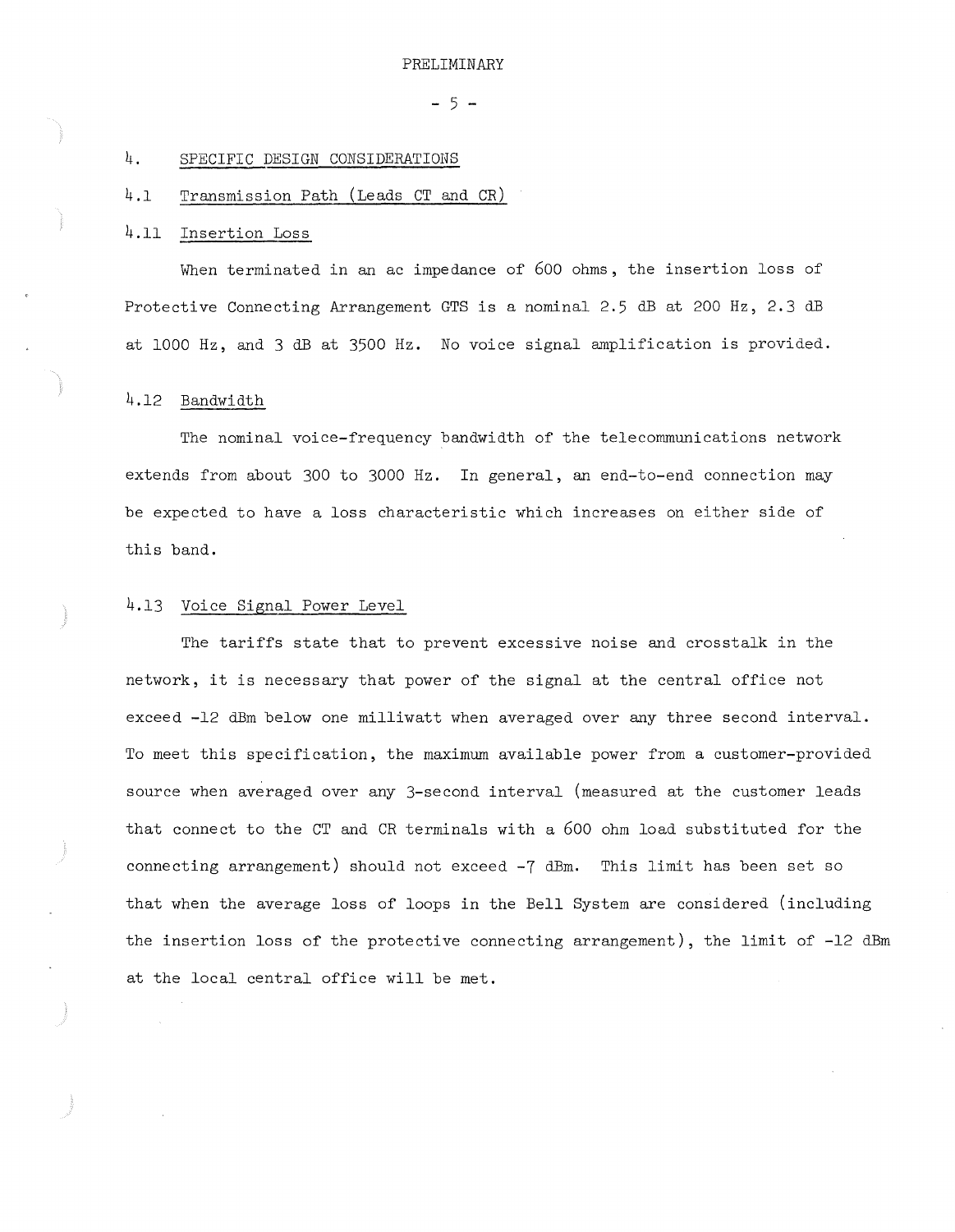#### - 6 -

Using measuring Method A (see Paragraph  $4.14$ ), in almost all cases, the speech power averaged over any 3-second interval, will not exceed -7 dBm if the maximum meter swing does not exceed 86 dBrn. With the additional damping of measuring Method B, the power averaged over any 3-second interval will not exceed  $-7$  dBm if the maximum meter swing does not exceed  $84$  dBrn.

When this arrangement is used on foreign exchange or private line service, the local Telephone Company may specify lower levels.

#### 4.14 Measuring Maximum Available Inband Power

The measuring methods described below are satisfactory for estimating the maximum power averaged over a 3-second interval to determine that the inband signal power criteria specified in Paragraph  $4.13$  are being met.

#### Method A

Operate the customer-provided equipment into a 600 ohm load (this assumes that the customer-provided equipment has a 600 ohm source impedance), bridged by a Hewlett-Packard Transmission and Noise Measuring Set - Model 3555B, or a Western Electric 3-Type Noise Measuring Set, or the equivalent.\* To insure a proper measurement technique, the control settings on these meters should be as shown below.

| Western Electric 3-Type<br>Noise Measuring Set                   |                                 | Hewlett-Packard Transmission<br>and Noise Measuring Set<br>Model 3555B              |                                                   |  |
|------------------------------------------------------------------|---------------------------------|-------------------------------------------------------------------------------------|---------------------------------------------------|--|
| Control                                                          | Setting                         | Control                                                                             | Setting                                           |  |
| FUNCTION (Switch)<br>NORM/DAMP (Switch)<br>WTG (Plug-in Network) | <b>BRDG</b><br>DAMP<br>3Kc FLAT | INPUT (Switch)<br>FUNCTION (Pushbutton)<br>NOISE WTG (Switch)<br>NORM/DAMP (Switch) | NOISE/BRDG<br>VF/Nm-600 BAL<br>3k Hz FLAT<br>DAMP |  |

\*These meters do not have a 3-second averaging time but, when used to measure speech, they give a reliable estimate of a 3-second average. The use of meters with shorter time constants, such as VU meters or standard voltmeters, is not recommended.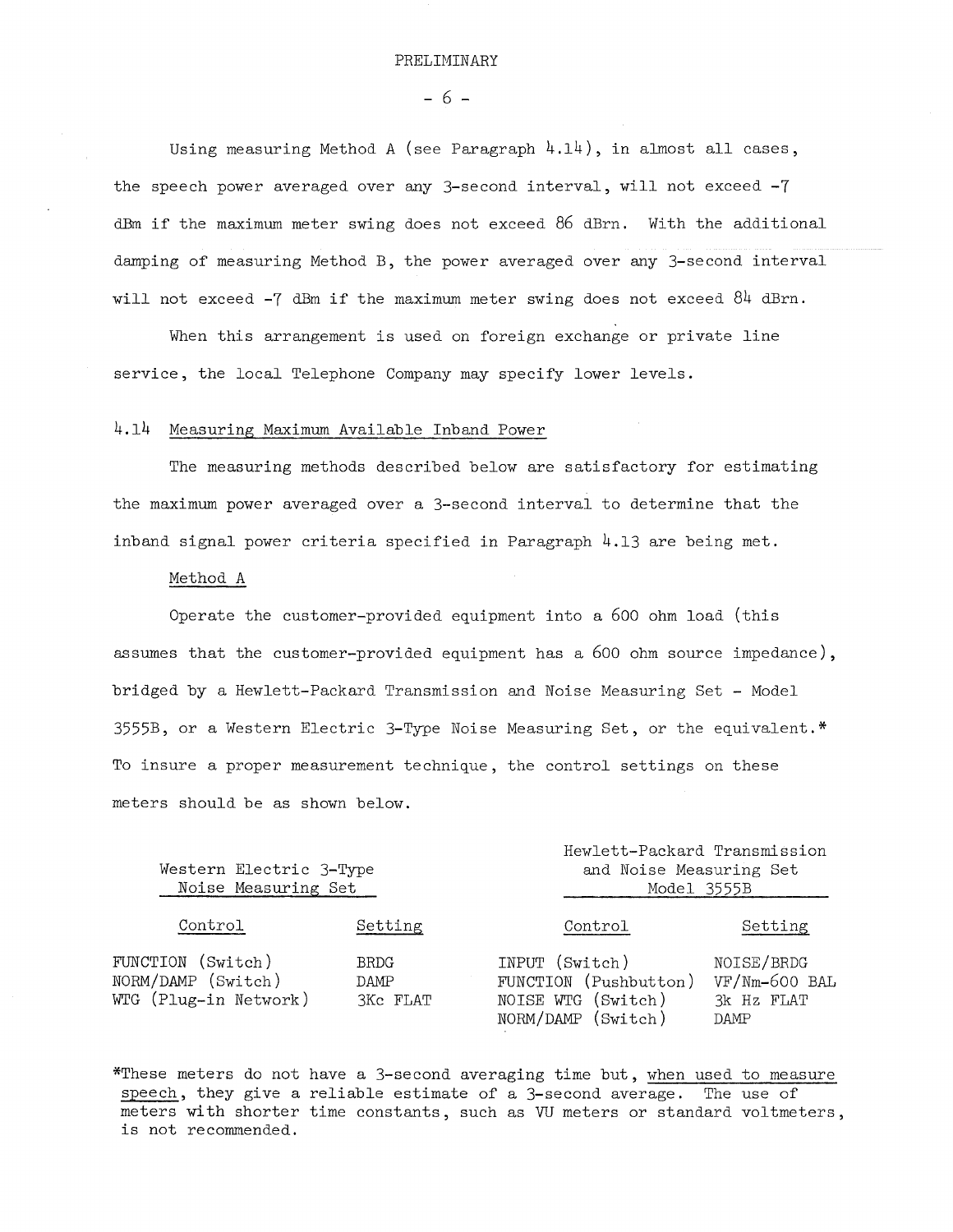- 7 -

#### Method B

The accuracy of Method A can be somewhat improved by increasing the size of the damping capacitance in the Western Electric 3-Type Noise Meter by 150 microfarads. To do this, connect the negative lead of a 150 microfarad capacitor to either terminal of the NORM/DAMP switch and connect the positive lead to ground. This allows the meter to more nearly approximate a 3-second averaging meter. (NOTE: This modification does not necessarily hold for the Model 3555B or noise meters other than the Western Electric 3-Type.)

#### 4.15 Signal Power Distribution

The telecommunications network incorporates tone signaling devices that are used for interoffice network control functions. These devices, which are connected at all times to the telephone circuit, are designed to detect a single-frequency tone at 2600 Hz. They are, however, relatively insensitive to energy at this frequency if sufficient energy is present at the same time at other frequencies in the voiceband.

In order to prevent the interruption or disconnection of a call, or interference with network control signaling, it is necessary that the signal applied by the customer-provided equipment to the protective connecting arrangement at no time have energy solely in the 2450 to 2750 Hz band. If signal power is in the 2450 to 2750 Hz band, it must not exceed the power present at the same time in the 800 to 2450 'Hz band.

#### 4.16 Out-of-Band Signal Power Limits

To protect other services, it is necessary that the signal which is applied by the customer-provided equipment to the Telephone Company interface,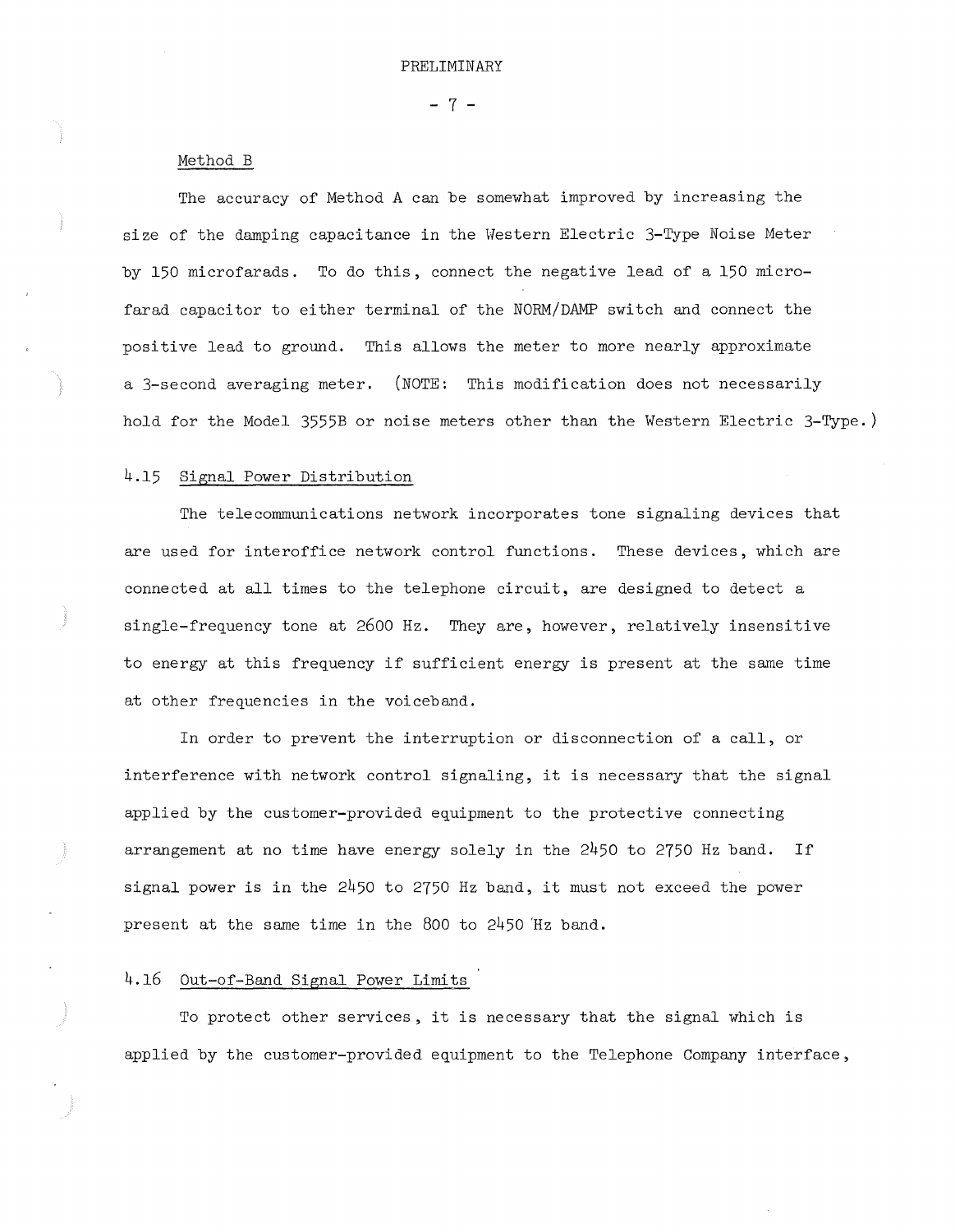$- 8 -$ 

located on the customer's premises, meet the following limits:

- (a) The power in the band from 3995 Hz to 4005 Hz shall be at least 26 dB below one milliwatt.
- (b) The power in the band from 4005 Hz to 10,000 Hz shall not exceed 16 dB below one milliwatt.
- (c) The power in the band from 10,000 Hz to 25,000 Hz shall not exceed 24 dB below one milliwatt.
- (d) The power in the band from 25,000 Hz to 40,000 Hz shall not exceed 36 dB below one milliwatt.
- (e) The power in the band above 40,000 Hz shall not exceed 50 dB below one milliwatt.

#### 4.17 Signal Limiting

A voice signal limiter is incorporated in the transmission path of Protective Connecting Arrangement GTS to protect the Bell System telecommunications network from applications of abnormally high signal levels. This has no effect on normal voice or normal tone address signal levels. This limiter does not abrogate the customer's responsibility to comply with the criteria as prescribed in the tariffs and as outlined in Paragraph 4.13.

#### 4.2 Customer Interface (Leads CT and CR)

In addition to being used for the transmission of speech and ringing signals, leads CT and CR are also used to supply talking and signaling battery to the customer-provided device. Maximum resistance for each customer lead shall be no more than 25 ohms. The on-hook termination across these leads shall have a de component greater than 1 megohm (measured at 28 volts de) and an ac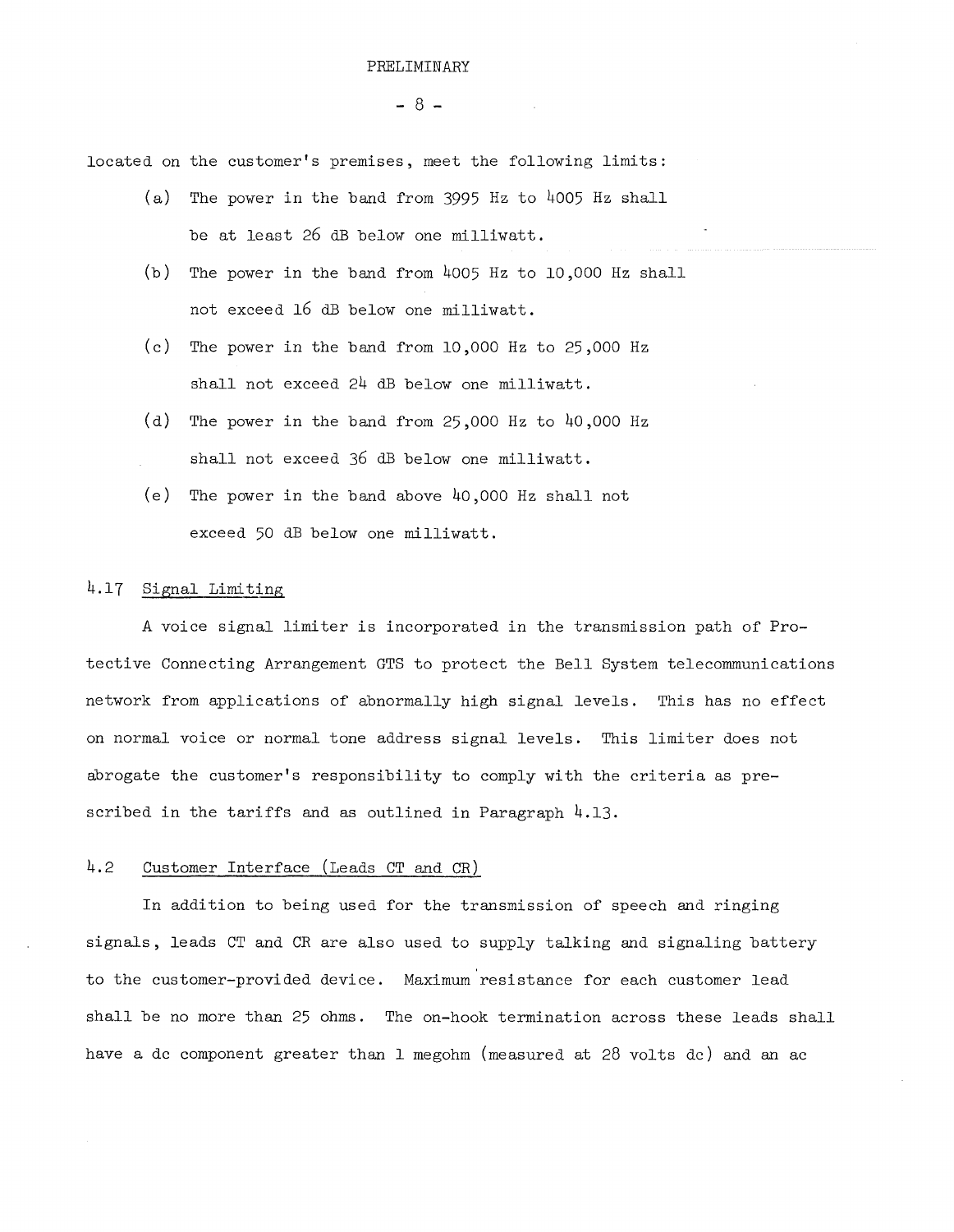- 9 -

component less than 100,000 ohms (measured at 40 through 80 volts RMS and 16 through 35 Hz). The off-hook termination shall be a de load resistance of 175  $\pm$  25 ohms (200  $\pm$  50 ohms including resistance of the customer leads) and an ac impedance of approximately 600 ohms (resistive) measured over the range 300-3000 Hz. With this termination, the protective connecting arrangement will provide somewhere from 20 to 36 mA de over the leads CT and CR. The ac impedance introduced from leads CT and CR to ground by the customer-provided device shall be greater than 100,000 ohms over the frequency range of 5 through 3500 Hz and the de resistance from either CT or CR to ground shall be greater than 1 megohm.

To assure ring detector operation on loops up to 1300 ohms, no more than two Telephone Company-provided ringers shall be bridged across leads T and R. Under this condition, the ringing signal supplied to a customer-provided ring detector which has an impedance equivalent to a 15,000-ohm resistor in series with an 0.5 microfarad capacitor will be approximately 40 volts RMS at 17 to 35 Hz.

#### 4,3 Grounding

Protective Connecting Arrangement GTS is normally ungrounded and customerprovided signaling and power supply ground connections to the connecting arrangement should be isolated from ground. It is expected that the customer's equipment where required will comply with applicable electrical codes such as the National Electrical Code (NEC).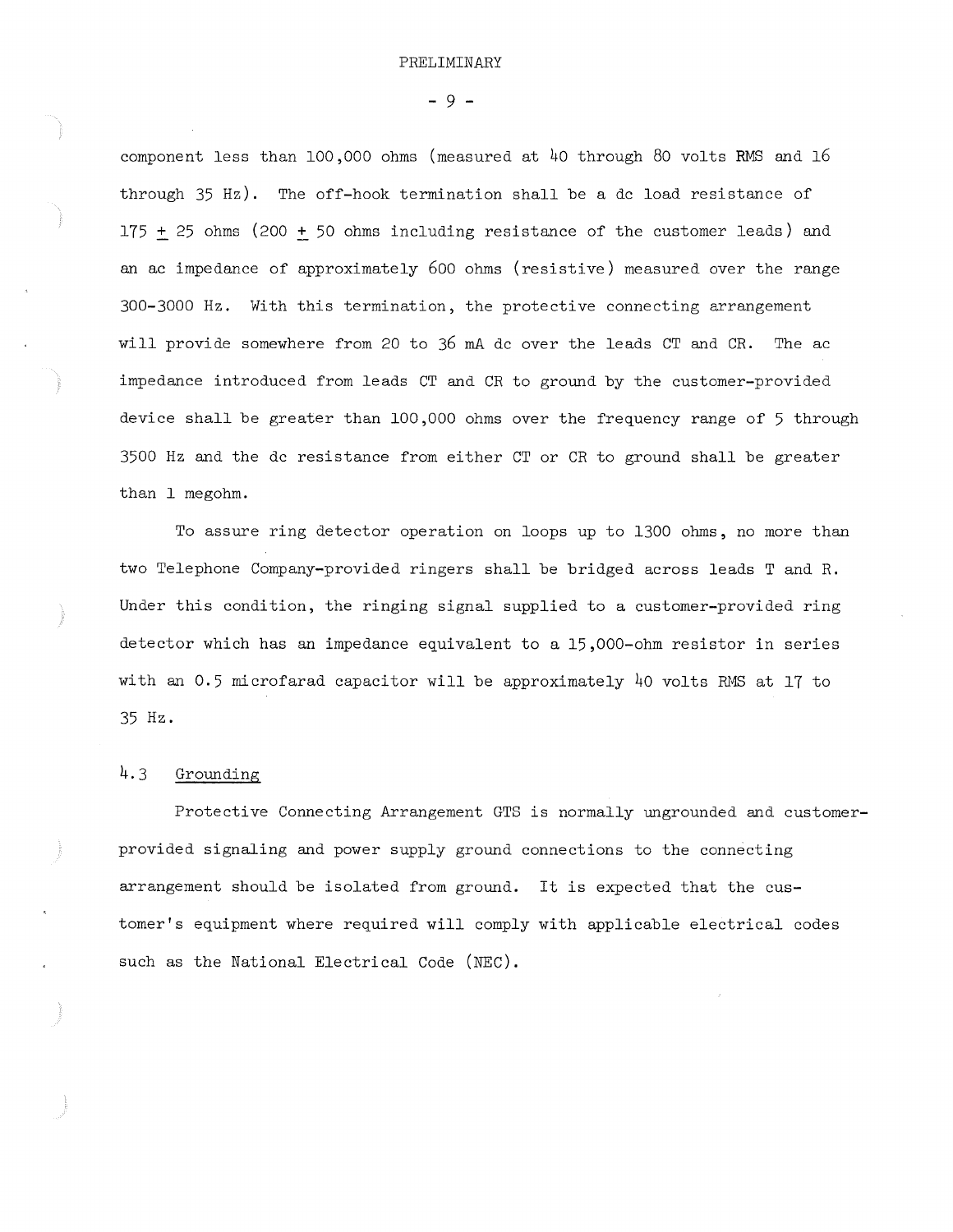$- 10 -$ 

#### 5. SERVICE RESPONSIBILITIES

5.1 Responsibility of the Manufacturer

The manufacturer of the automatic answering device equipment is respon-

sible for the following:

- a) Informing the purchaser as to which protective connecting arrangement his device has been designed to work with.
- b) Advising the purchaser to order this protective connecting arrangement by code (GTS) from the Telephone Company.
- c) Providing information to the purchaser that specifies installation, operational, routine maintenance, and repair procedures which, if properly employed by the purchaser, will assure compliance with this Technical Reference.
- d) All patent or other liability arising out of the use, offering or distribution of such devices by or to them.

#### 5.2 Responsibility of the Customer

The tariffs regulating the connection of customer-provided terminal equipment or communications systems through connecting arrangements to the telecommunications network state that the operating characteristics of such equipment or systems shall be such as not to interfere with any of the services offered by the Telephone Company. Such use is subject to the further provisions that the equipment or systems provided by a customer do not endanger the safety of Telephone Company employees or the public; damage, require change in or alteration of, the equipment or systems or other facilities of the Telephone Company; interfere with the proper functioning of such equipment or systems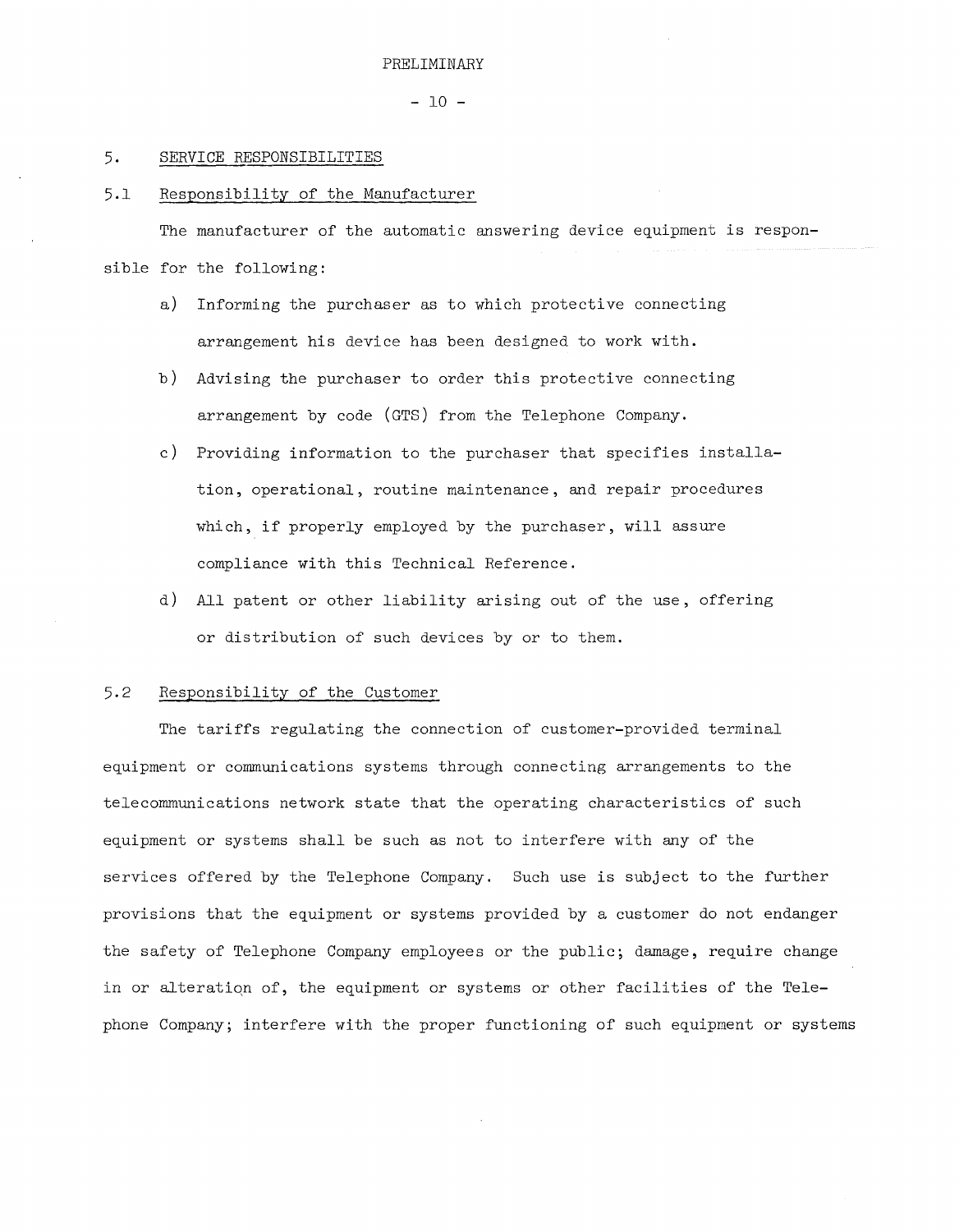- 11 -

or facilities; impair the operation of the telecommunications network or otherwise injure the public in its use of the Telephone Company's services. Upon notice from the Telephone Company that the equipment or system provided by a customer is causing or is likely to cause such hazard or interference, the customer shall take such steps as shall be necessary to remove or prevent such hazard or interference.

The customer desiring to use a customer-provided automatic answering device is responsible for the following:

- a) Informing the Telephone Company of his intention to use such a device and ordering the protective connecting arrangement by code (GTS).
- b) Connecting the device to the 4-conductor telephone jack mounted on the protective connecting arrangement.
- c) Assuring that the device in use continues to comply with all the requirements of the applicable tariffs and this Technical Reference.
- d) Following the installation, operational, routine maintenance and repair procedures specified by the manufacturer.
- e) Removing the device from use if the customer detects that it is defective or if the Telephone Company notifies the customer that the device is causing a hazard or interference as specified above.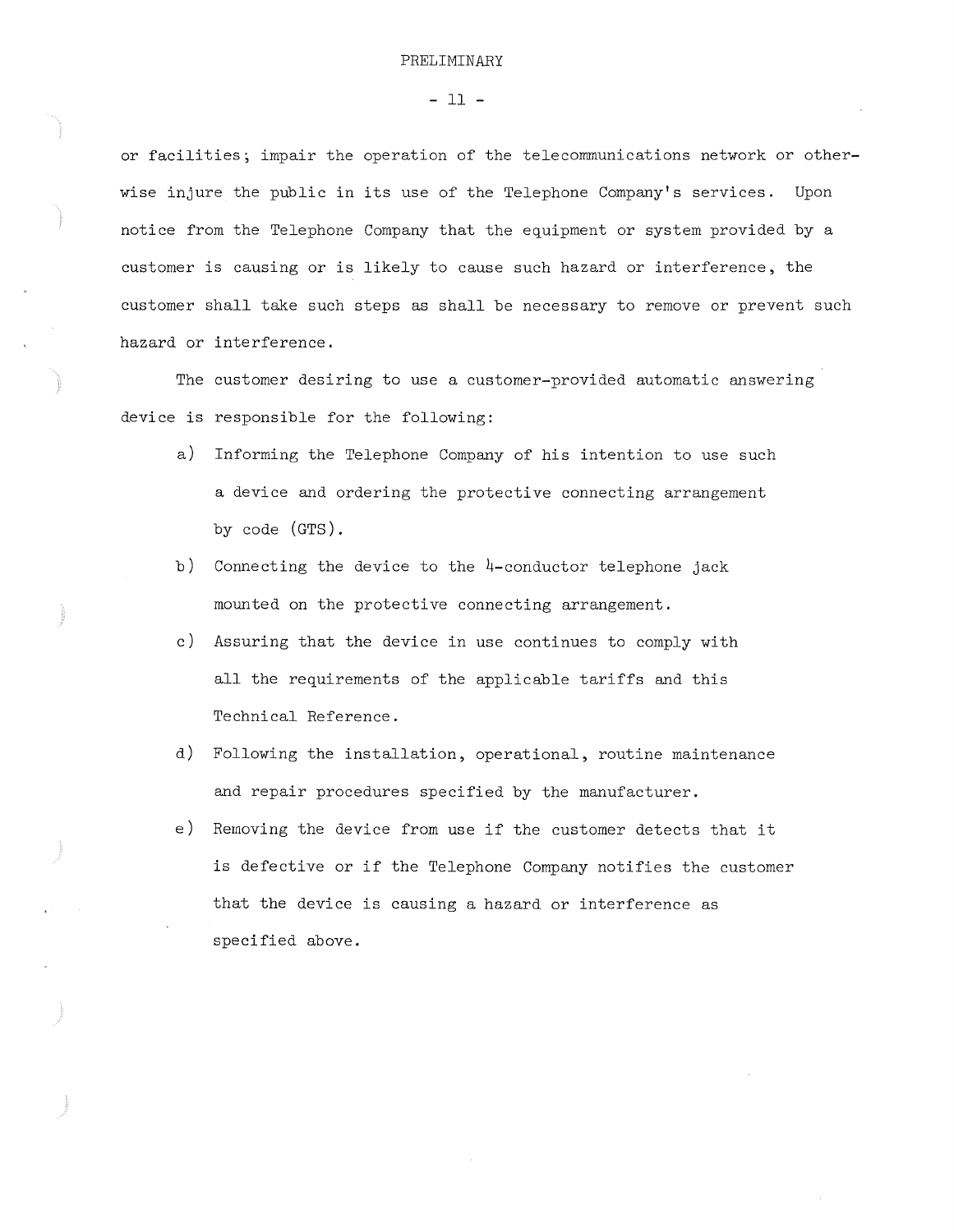- 12 -

#### 5,3 Responsibility of the Telephone Company

The Telephone Company shall not be responsible for the installation, operation, or maintenance of any customer-provided terminal equipment devices. Telecommunications service is not represented as adapted to the use of customer-provided equipment and where such equipment is connected to Telephone Company equipment or facilities, the responsibility of the Telephone Company shall be limited to the furnishing of facilities suitable for telecommunications service and to the maintenance and operation of such facilities in a manner proper for such telecommunications services. Subject to this responsibility the Telephone Company shall not be responsible for (1) the through transmission of signals generated by the customer-provided equipment or for the quality of, or defects in, such transmission or (2) the reception of signals by customer-provided equipment.

The Telephone Company shall not be responsible to the customer or otherwise if changes in minimum network protection criteria contained in the tariffs and the technical specifications in this Technical Reference, or in any of the facilities, operations, or procedures of the Telephone Company render any customer-provided equipment obsolete or require modification or alteration of such equipment or otherwise affect its use or performance.

### 6. MAINTENANCE OF SERVICE

Maintenance of equipment supplied by the Telephone Company shall be done only by the Telephone Company.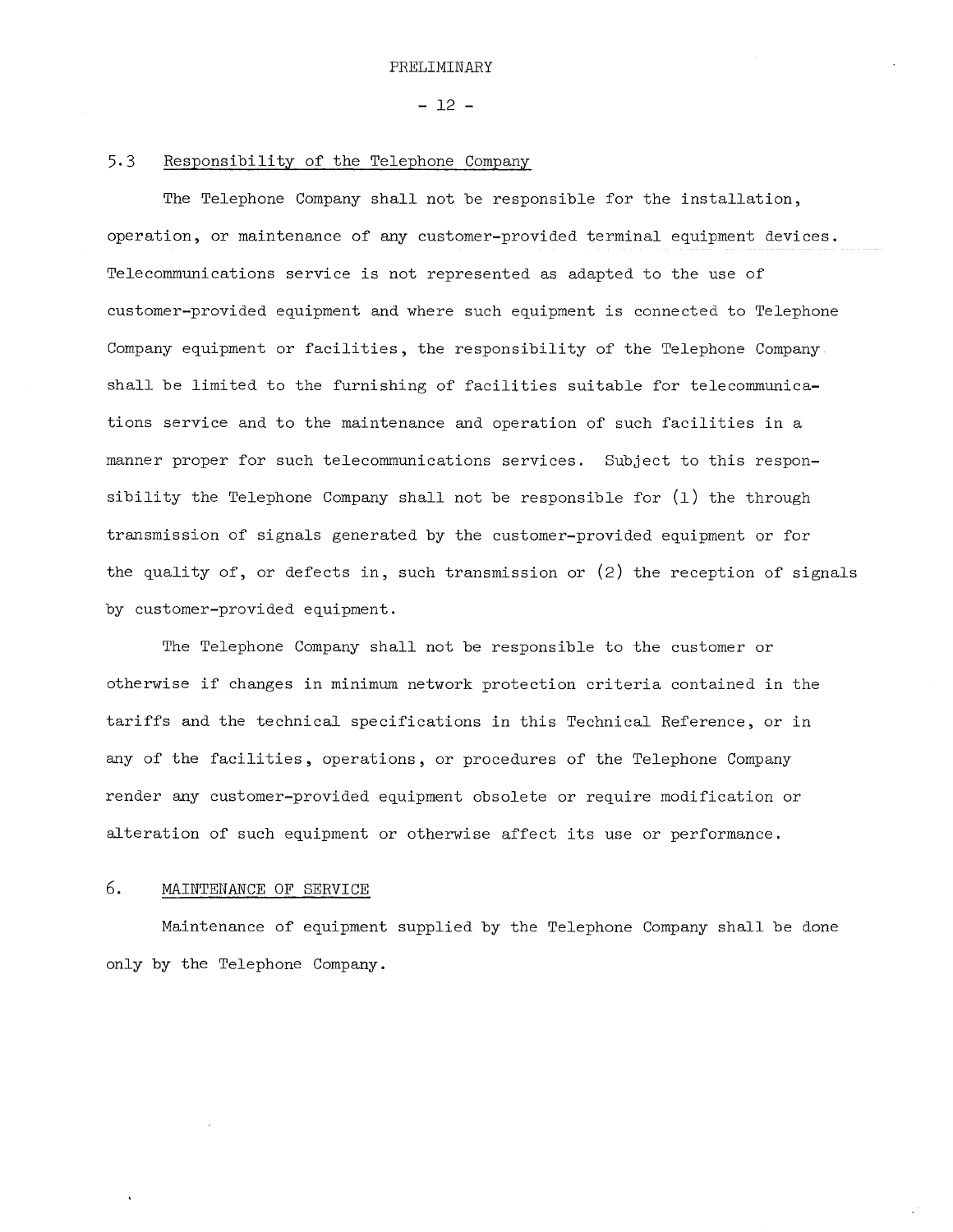When trouble is experienced, the customer should disconnect the answering device to determine if it is in any way defective. If the answering device is determined to be defective, the customer shall immediately discontinue its use until such time as the customer has it repaired and brought into compliance with the specifications herein. If the customer believes that the problem is being caused by Telephone Company equipment, a trouble report should be promptly referred to the Telephone Company's "Repair Service" whose number can be found in the front of the telephone directory. The repair attendant should be given:

A. Customer's name

B. Customer's address

C. Listed telephone number

D. Location and telephone number of the location if different

E. Uniform Service Order Code (USOC) GTS

F. Nature of trouble

G. Customer's contact for additional information

The customer shall be responsible for the payment of a service charge for visits by the Telephone Company to the customer's premises where the service difficulty or trouble report results from the use of a customer-provided device.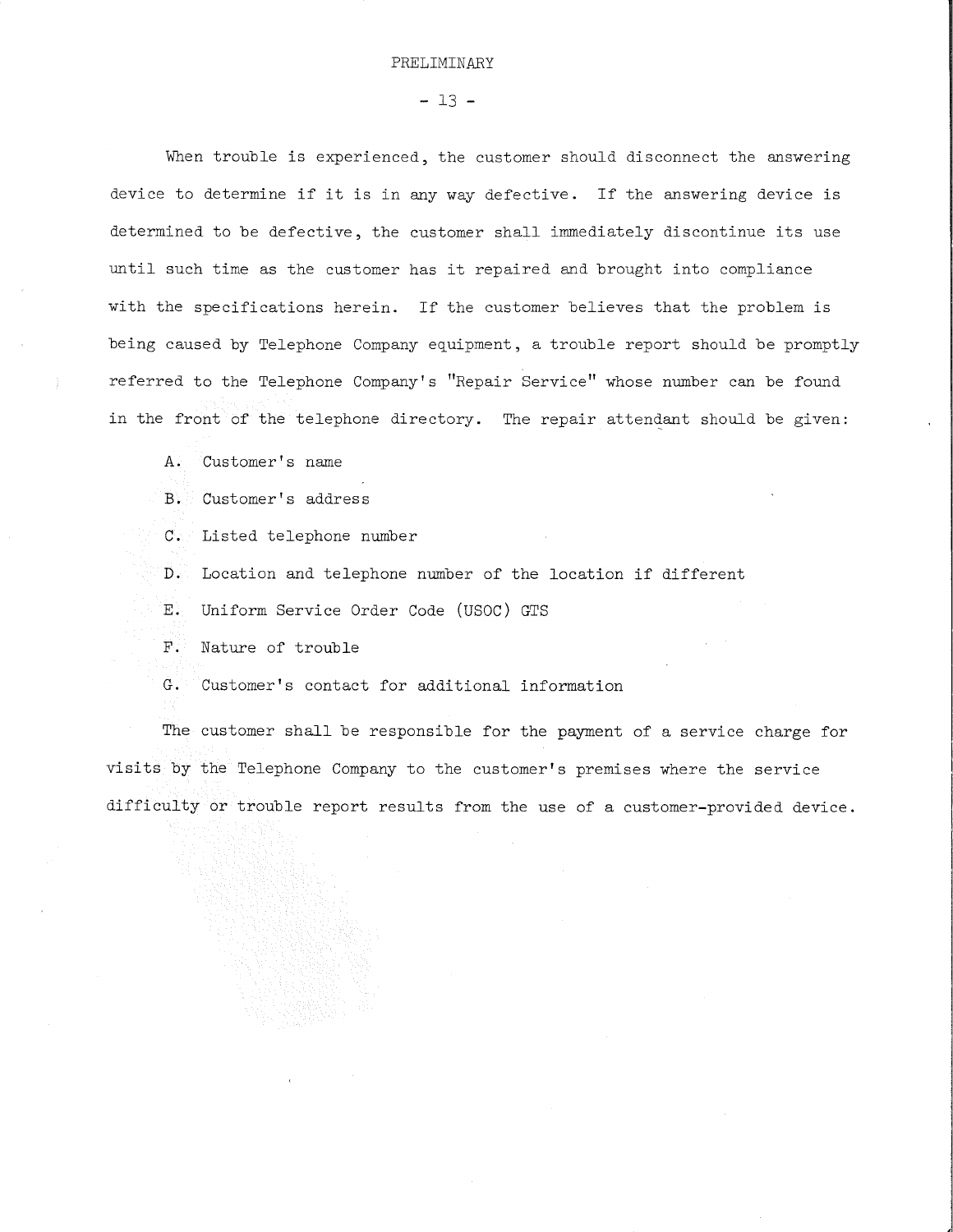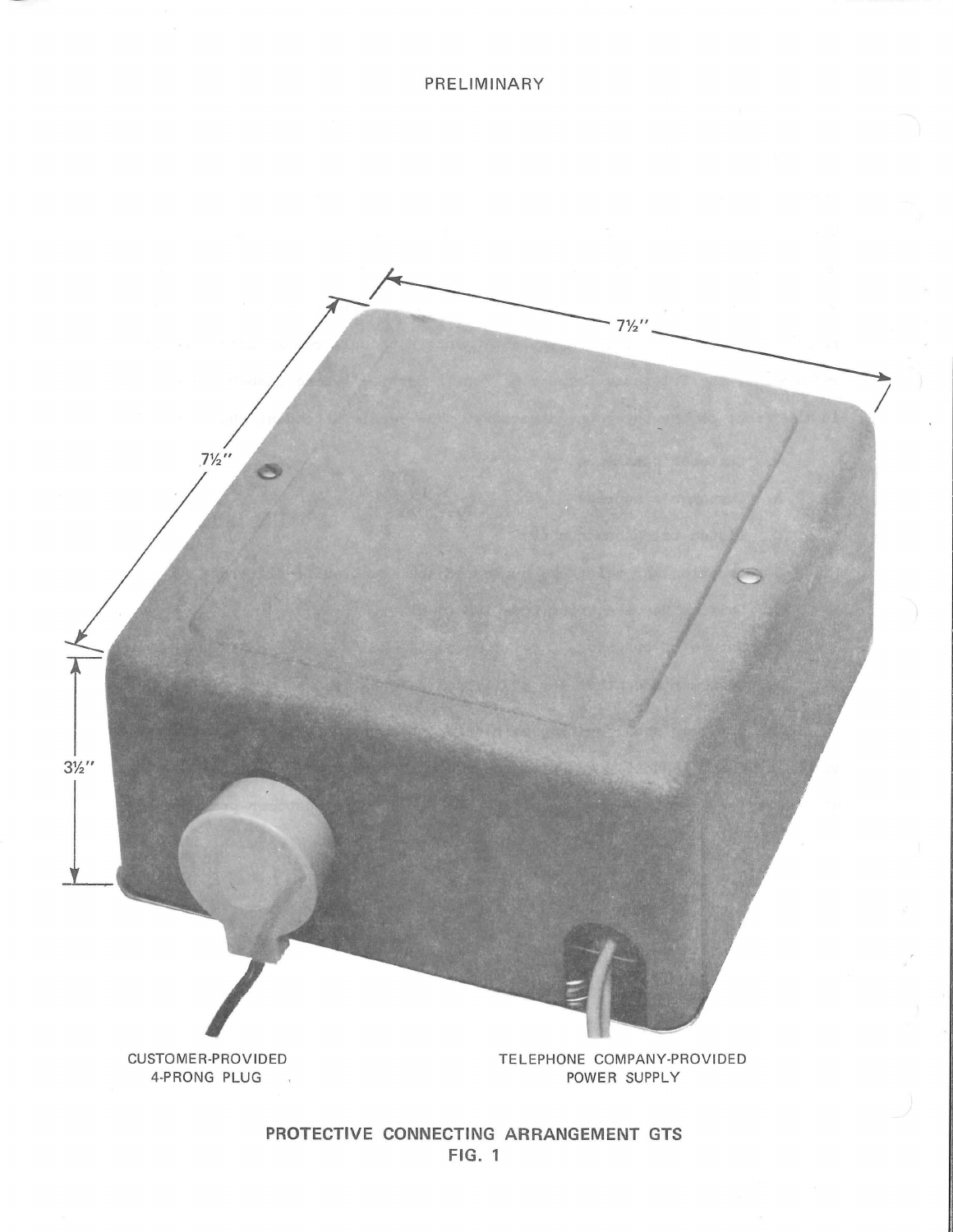$\bar{z}$ 



## **PROTECTIVE CONNECTING ARRANGEMENT GTS FIG. 2**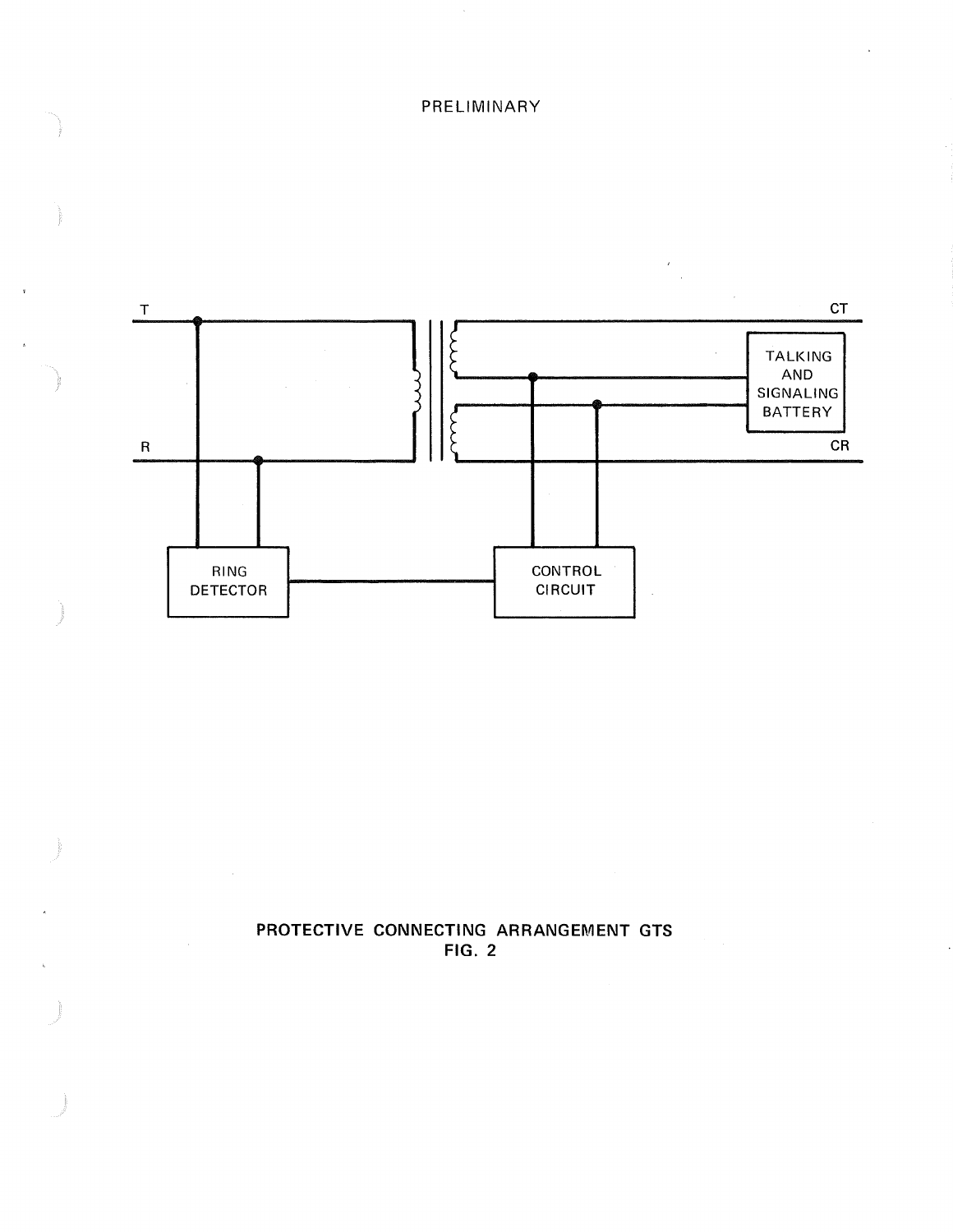#### APPENDIX A

#### GLOSSARY

ADDRESS SIGNALS - denotes de dial pulses or appropriate pairs of tone signals transmitted to a central office that represent the telephone number of the distant party.

COMMUNICATIONS SYSTEM - denotes channels and other facilities which are capable, when not connected to the Long Distance Message Telecommunications Service, of communications between customer-provided terminal equipment or Telephone Company stations.

CUSTOMER - the term "Customer" denotes the person, firm or corporation which orders service and is responsible for the payment of charges and compliance with Telephone Company regulations.

CUSTOMER-PROVIDED TERMINAL EQUIPMENT - denotes devices or apparatus and their associated wiring, provided by a customer, which do not constitute a communications system and which, when connected to the communications path of the telecommunications network, are so connected either electrically, acoustically, or inductively.

DIAL PULSE RATE - repetition of pulses for switching purposes, usually expressed in pulses-per-second.

INTERDIGITAL TIMING - the minimum time required between digits for the switching equipment to respond to the last digit received and ready itself for receiving the next digit.

INTERFACE CONNECTING BLOCK - the Telephone Company-provided connecting point to which the customer brings and connects the leads of his equipment and to which the Telephone Company brings and connects leads from the protective connecting arrangement.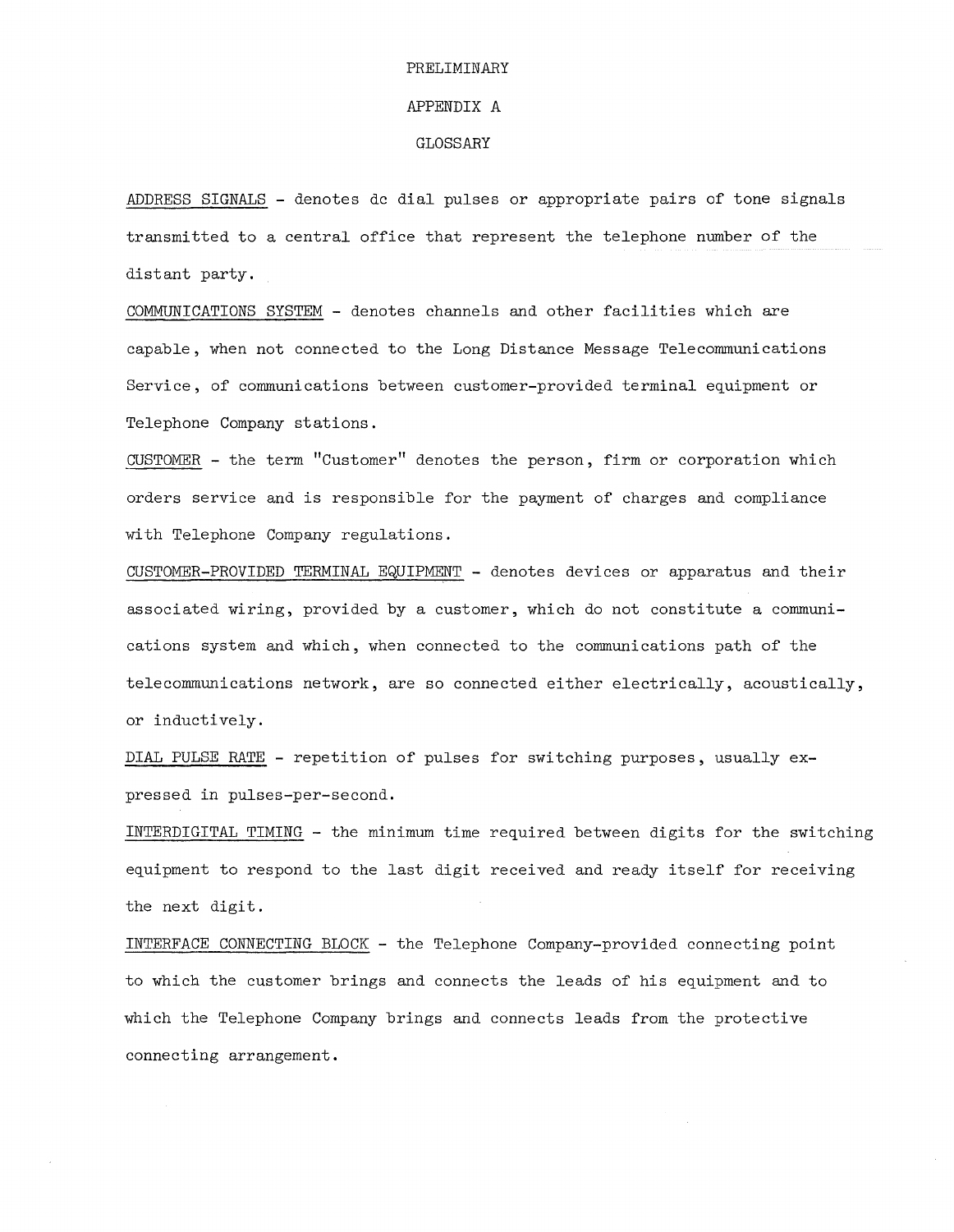- 2 -

NETWORK CONTROL SIGNALING - denotes the transmission of signals used in the telecommunications network which perform functions such as supervision (control, status, and charging signals), address signaling (dialing), calling and called number identification, audible tone signals (call progress signals indicating reorder or busy conditions, alerting, coin denominations, coin collect and coin return tones) to control the operation of switching machines in the telecommunications network.

NETWORK CONTROL SIGNALING UNIT - denotes the terminal equipment furnished, installed, and maintained by the Telephone Company for the performance of network control signaling. (See Note below.)

OFF-HOOK SUPERVISION - the conditioning of the interface leads by the customerprovided equipment which indicates that it is answering or originating a call. ON-HOOK SUPERVISION - the conditioning of the interface leads by the customerprovided equipment which indicates that it has disconnected and is idle. PERCENT BREAK - the period of time of an open interval in a dial pulse sequence compared to the total time of an open and closed interval, expressed as a percentage.

PROTECTIVE CONNECTING ARRANGEMENT - protective equipment provided by the Telephone Company to accomplish the electrical connection of customer-provided equipment with the telecommunications network. It is designed to transmit speech signals as contrasted to one designed to transmit data signals.

NOTE: Under the tariff regulations, the terms "connecting arrangement" and "network control signaling unit" are separate and distinct from each other; however, the term "connecting arrangement" is generally used to include the functions of network control signaling.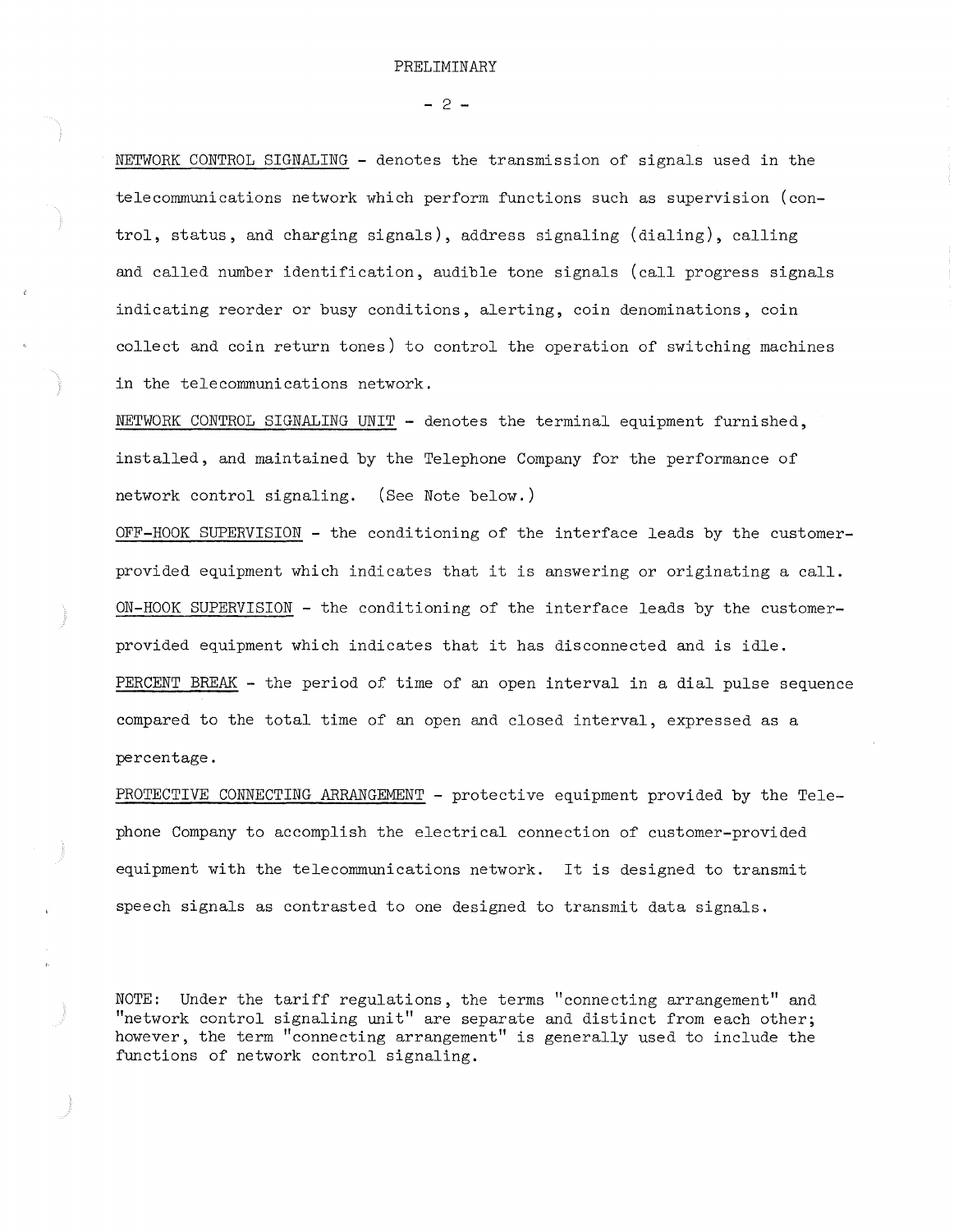$- 3 -$ 

SUPERVISORY SIGNALS - signals used to initiate a request for service by the calling party (off-hook); to notify the called party that he is being called (ringing); to indicate an answered call (off-hook); to indicate a disconnect (on-hook); and to recall an operator or distant party to a connection (switchhook flash).

TELECOMMUNICATIONS NETWORK - central office switching equipment, associated interoffice and intraoffice facilities, and terminal equipment which provide Long Distance Message Telecommunications Service or private line service. TELEPHONE COMPANY - denotes the American Telephone and Telegraph Company, the Long Lines Department, its concurring carriers, and its connecting carriers, either individually or collectively.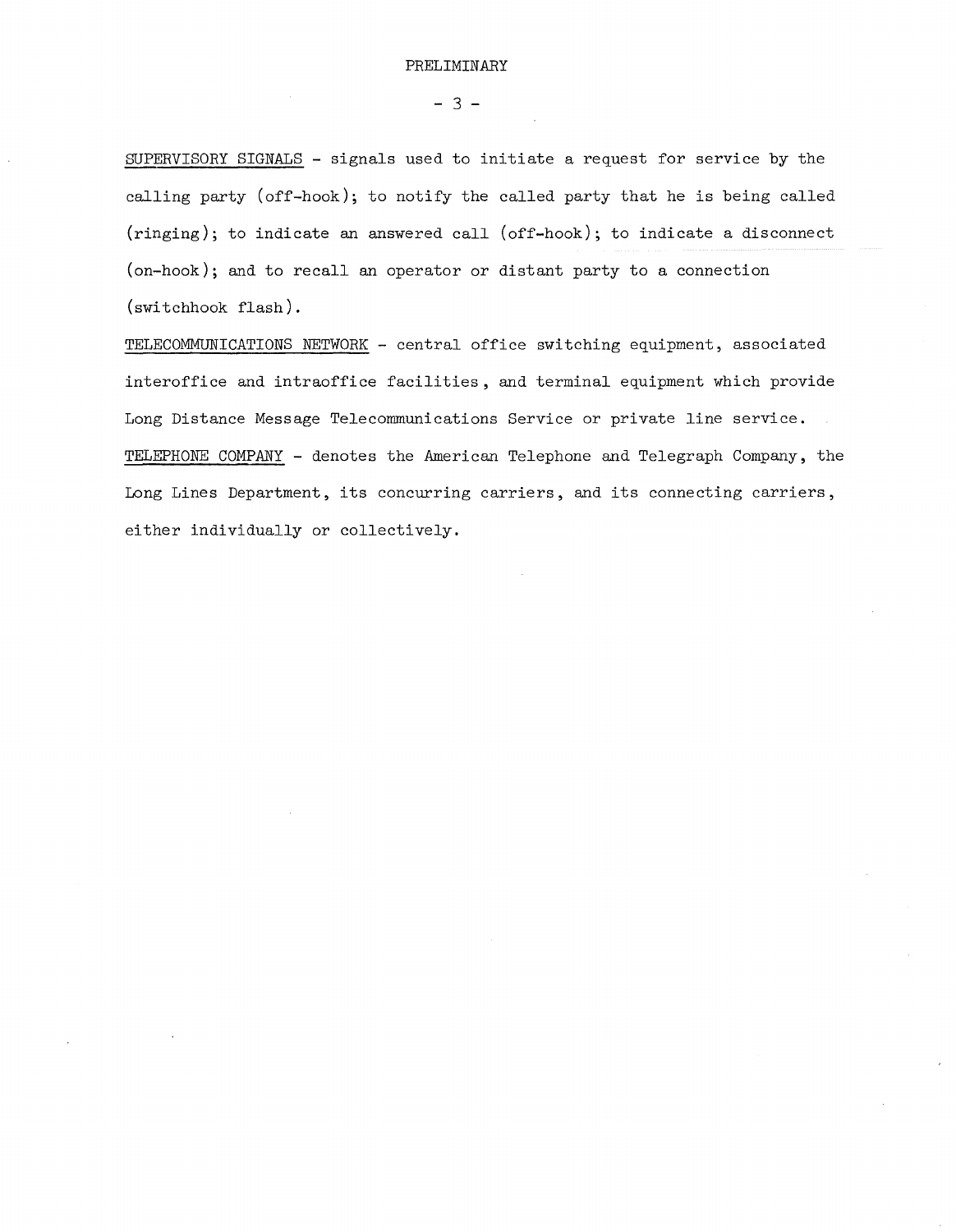#### APPENDIX B

#### REFERENCES

Some references describing various transmission characteristics of the telecommunications network are listed below:

- \*( a) McAdoo, K. L., "Speech Volumes on Bell System Message Circuits - 1960 Survey," Bell System Technical Journal (BSTJ), Vol. 42, No. 5 (September 1963), P. 1999.
- \*(b) Gresh, P. A., "Physical and Transmission Characteristics of Customer Loop Plant," BSTJ, Vol. 48, No. 10 (December 1969) , P. 3337.
- \* ( c) Breen, C. , and Dahlbom, C. A. , "Signaling Systems for the Control of Telephone Switching," BSTJ, Vol. 39, No. 6 (November 1960), P. 1381.
- \*(d) Bodle, D. W., and Gresh, P. A., "Lightning Surges in Paired Telephone Cable Facilities," BSTJ, Vol. 40, No. 2 (March 1961), P. 547.
- \*\*(e) Bell System Data Communications Technical Reference PUB 41007 - 1969-1970 Switched Telecommunications Connection Survey (Reprints of Bell System Technical Journal articles) - April, 1971.
- \*\*\*( f) "Principles of Electricity Applied to Telephone and Telegraph Work," by American Telephone and Telegraph Company, New York, New York.
- \*\*\*(g) "Switching Systems," by American Telephone and Telegraph Company, New York, New York.